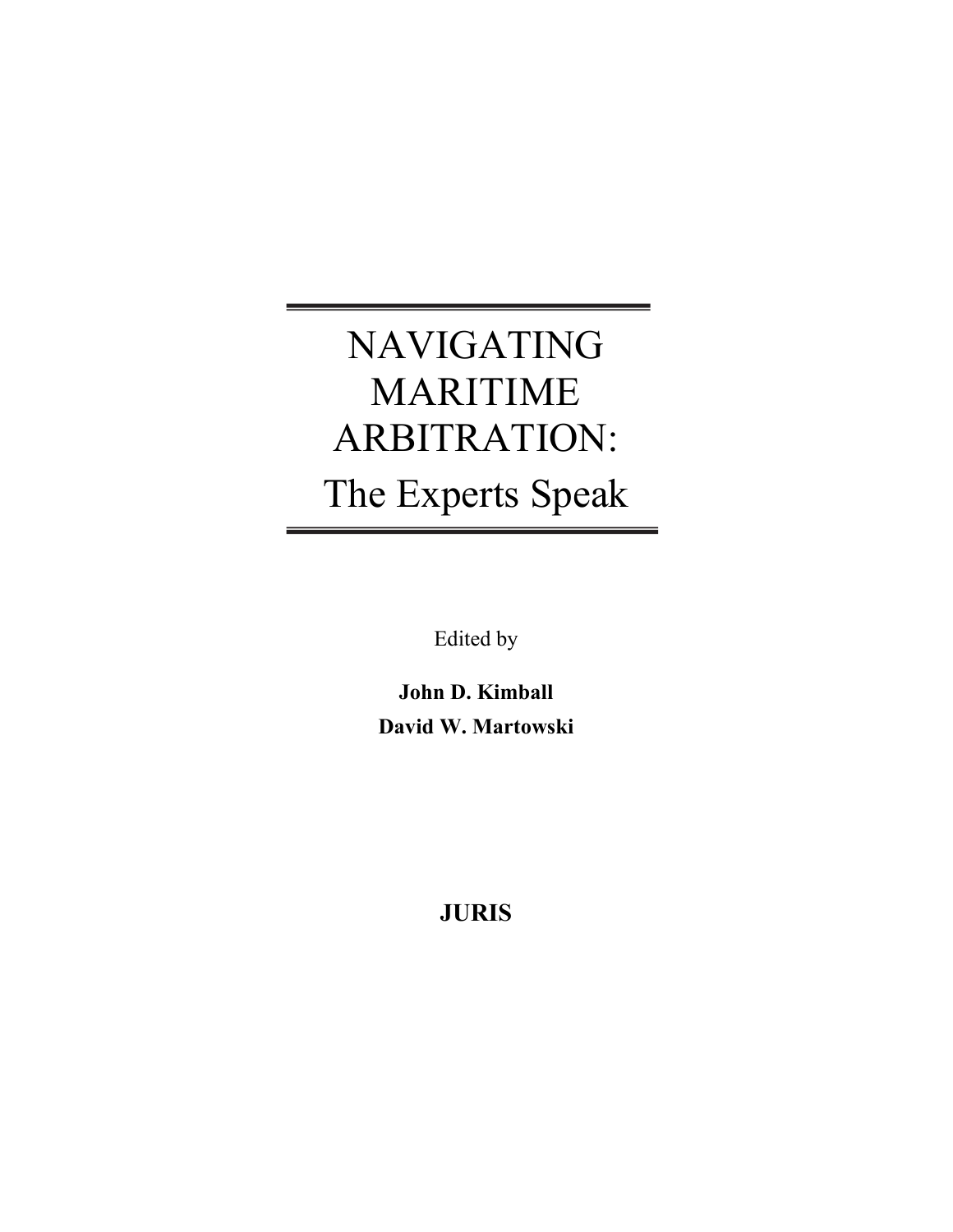#### **Questions About This Publication**

For assistance with shipments, billing or other customer service matters, please email the Customer Services Department:

> To obtain a copy of this book, please visit www.arbitrationlaw.com

See our web page about this book: www.arbitrationlaw.com

To learn more about Juris Publishing, Inc. please visit: www.jurispub.com

> Copyright © 2019 JurisNet, LLC

All Rights Reserved

Printed in the United States of America ISBN: 978-1-944825-30-0

> JurisNet, LLC www.arbitrationlaw.com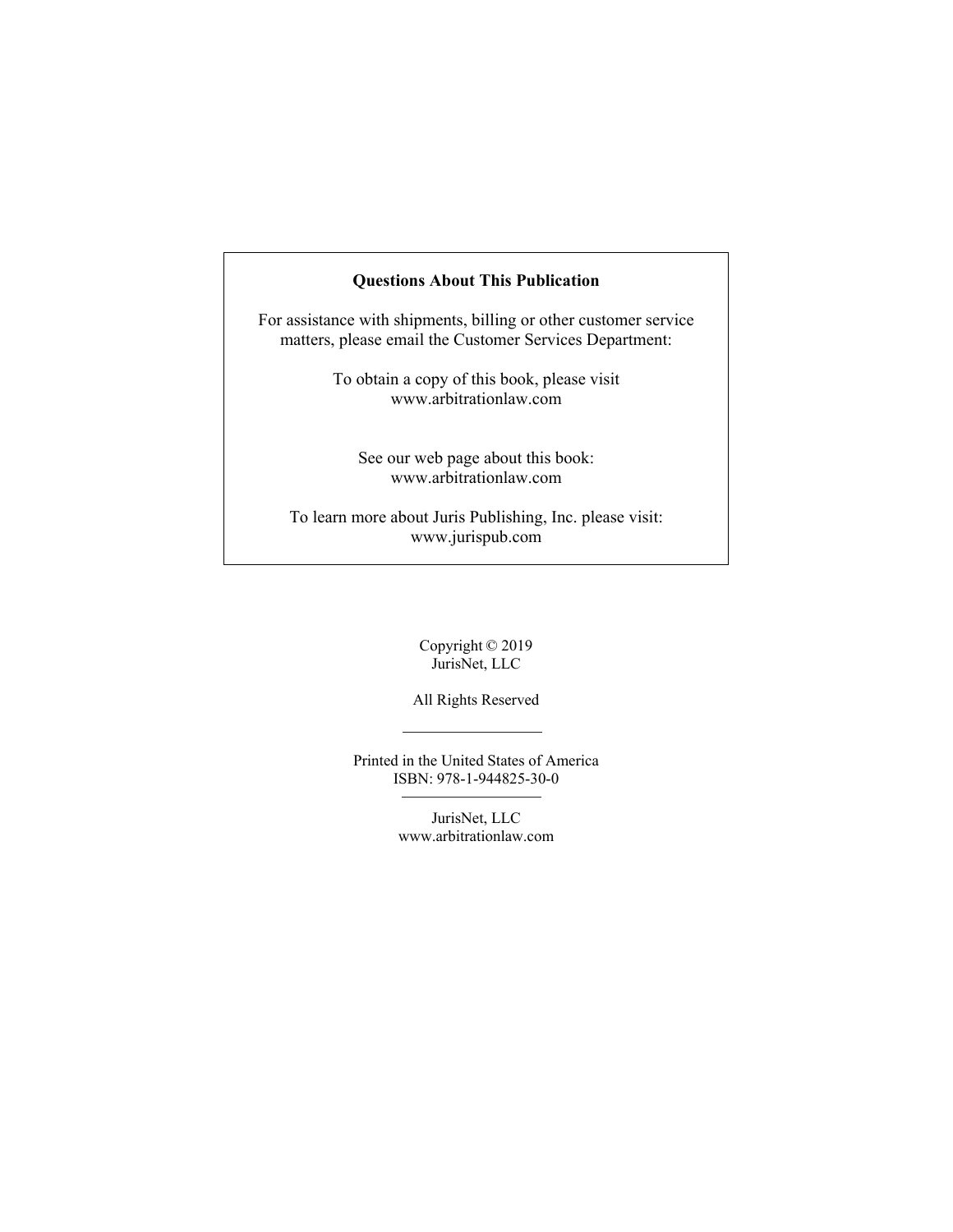## NAVIGATING MARITIME ARBITRATION: THE EXPERTS SPEAK

### **CONTENTS**

| <b>CHAPTER 1</b> | The Society of Maritime Arbitrators of<br>New York and Proceeding Under Its Rules 1<br>David W. Martowski                         |
|------------------|-----------------------------------------------------------------------------------------------------------------------------------|
| <b>CHAPTER 2</b> | Marisa A. Marinelli and K. Blythe Daly                                                                                            |
| <b>CHAPTER 3</b> | Edward A. Keane                                                                                                                   |
| <b>CHAPTER 4</b> | Arbitrators' Dilemma: Stick Your<br>John D. Kimball                                                                               |
| <b>CHAPTER 5</b> | Leo G. Kailas                                                                                                                     |
| <b>CHAPTER 6</b> | Discovery in U.S. Maritime Arbitration:<br>Lizabeth L. Burrell                                                                    |
| <b>CHAPTER 7</b> | Anthony J. Pruzinsky                                                                                                              |
| <b>CHAPTER 8</b> | Pre-Award Security and Other Interim Remedies<br>In New York Maritime Arbitrations  129<br>Peter Skoufalos and David W. Martowski |